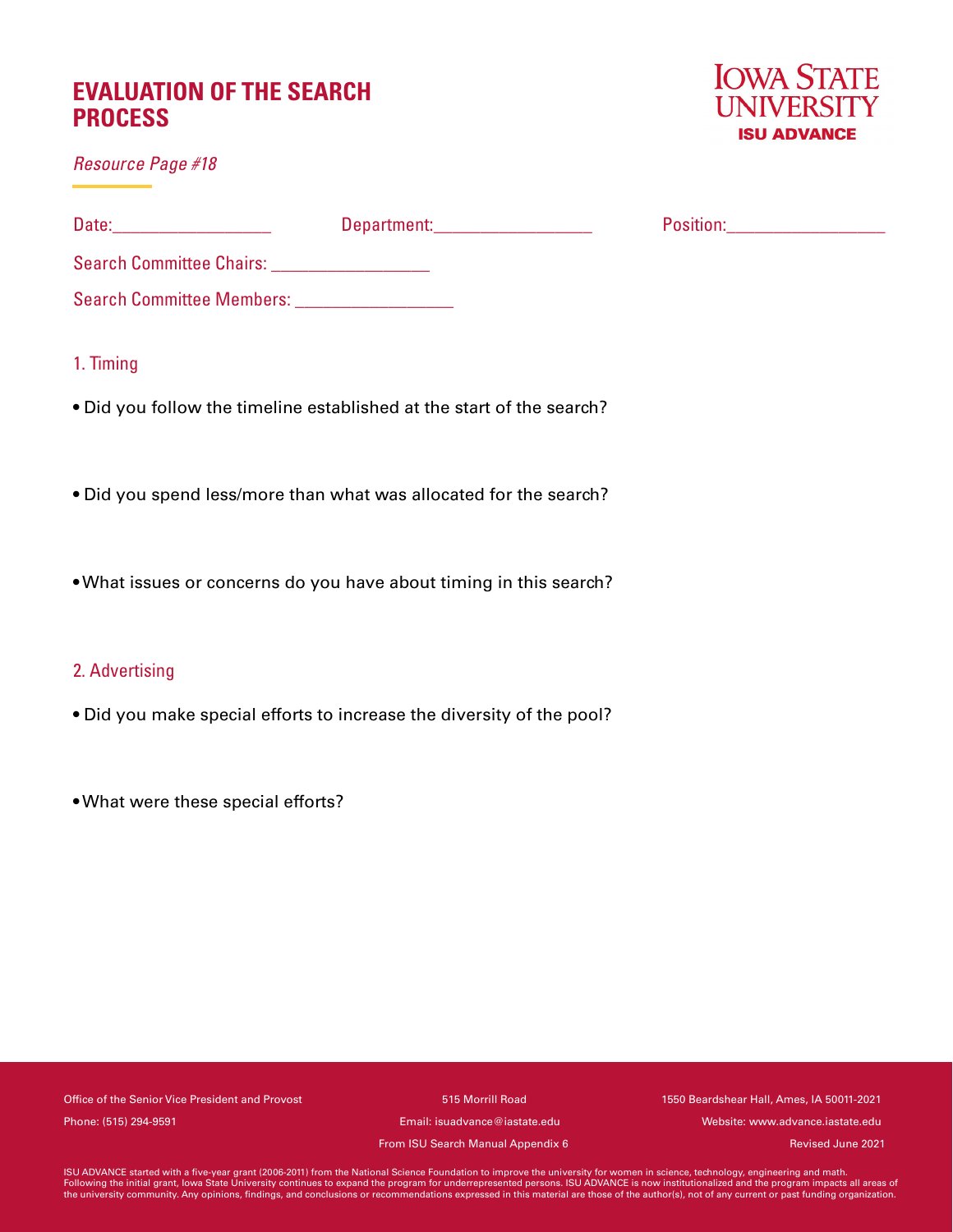

#### 3. Campus Interviews

- Were all candidates' visits conducted as similarly as possible?
- Were all candidates treated respectfully and asked the same questions?
- Were candidates given the opportunity to request specific visits or meetings?
- What issues or concerns do you have about the campus interviews?

### 4.Communication

- Did you respond in a timely manner to prospective candidates?
- Did you promptly notify candidates who were no longer under consideration?
- Did you notify the finalists who were not selected as promptly as possible?
- What issues or concerns do you have about your communication with candidates?

Office of the Senior Vice President and Provost 515 Morrill Road 1550 Beardshear Hall, Ames, IA 50011-2021 Phone: (515) 294-9591 Email: isuadvance@iastate.edu Website: www.advance.iastate.edu

From ISU Search Manual Appendix 6

Revised June 2021

ISU ADVANCE started with a five-year grant (2006-2011) from the National Science Foundation to improve the university for women in science, technology, engineering and math.<br>Following the initial grant, lowa State Universi the university community. Any opinions, findings, and conclusions or recommendations expressed in this material are those of the author(s), not of any current or past funding organization.